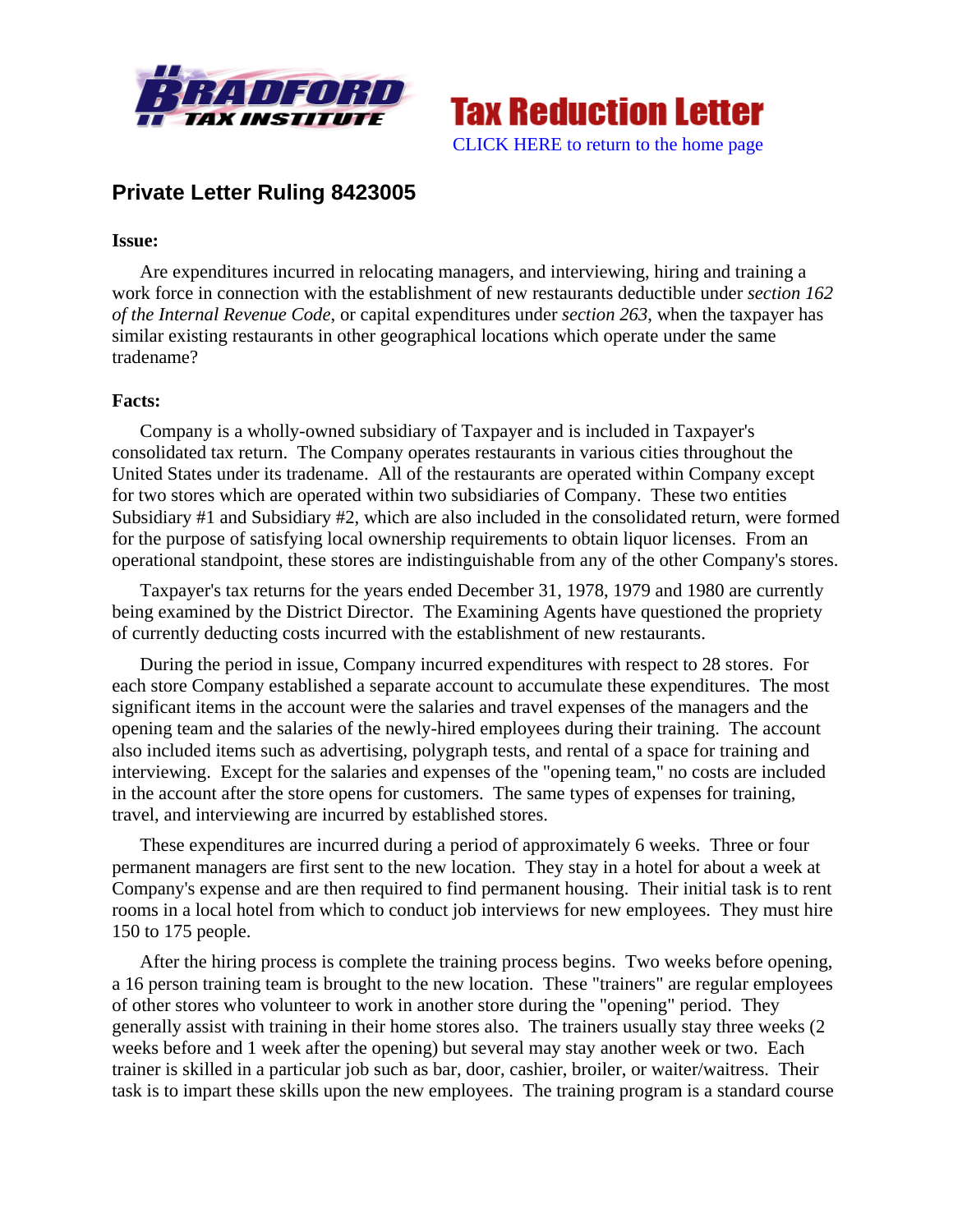given in a classroom setting. The training is identical to that received by new employees of established stores.

Each store is totally dependent on Company. Company provides accounting, financing, management, purchasing, advertising, and training services. Company decides what to sell, and when and how to sell it. The Company dictates the appropriate music, lighting, decor, and employee uniforms. This control is exercised so that the product served by Company from each location is identical.

## **APPLICABLE LAW:**

*Section 162(a) of the Code* allows as a deduction "... all the ordinary and necessary expenses paid or incurred during the taxable year in carrying on any trade or business." In *Commissioner v. Lincoln Savings and Loan Association, 403 U.S. 345, 29 L. Ed. 2d 519, 91 S. Ct. 1893 (1971)*, 1971-2 C.B. 116, the Supreme Court of the United States examined this provision, and held that for an expenditure to be deductible pursuant to *section 162(a)*, the item must:

(1) be "paid or incurred during the taxable year,"

(2) be for "carrying on any trade or business,"

(3) be an "expense," (4) be a "necessary" expense, and (5) be an "ordinary" expense.

*Section 263 of the Code* provides, in part, that no deduction shall be allowed for any amount paid out for new buildings or for permanent improvements or betterments made to increase the value of any property or estate. While *section 263*, by its terms, only denies a deduction for "any amount paid out for new buildings ..." the Supreme Court has stated in *Commissioner v. Idaho Power Company, 418 U.S. 1, 16, 41 L. Ed. 2d 535, 94 S. Ct. 2757 (1974)*, 1974-2 C.B. 85, that the "purpose of *section 263* is to reflect the basic principle that a capital expenditure may not be deducted from current income."

In Lincoln Savings and Loan Association the taxpayer was a member of the Federal Savings and Loan Insurance Corporation (FSLIC). The taxpayer was required to pay an "additional premium" to the FSLIC which was credited to the insurance corporation's secondary reserves. The Commissioner's determination that the payment constituted a capital expenditure was upheld. The Court made the following comments:

(T)he presence of an ensuing benefit that may have some future aspect is not controlling; many expenses concededly deductible have prospective effect beyond the taxable year.

What is important and controlling, we feel, is that the *section 404(d)* payment serves to create or enhance for Lincoln what is essentially a separate and distinct additional asset and that, as an inevitable consequence, the payment is capital in nature and not an expense, let alone an ordinary expense, deductible under *section 162(a)* in the absence of other factors not established here.

The Court then closely examined the asset to which the payments related. Among the factors the Court found important in determining that a separate and distinct additional asset had been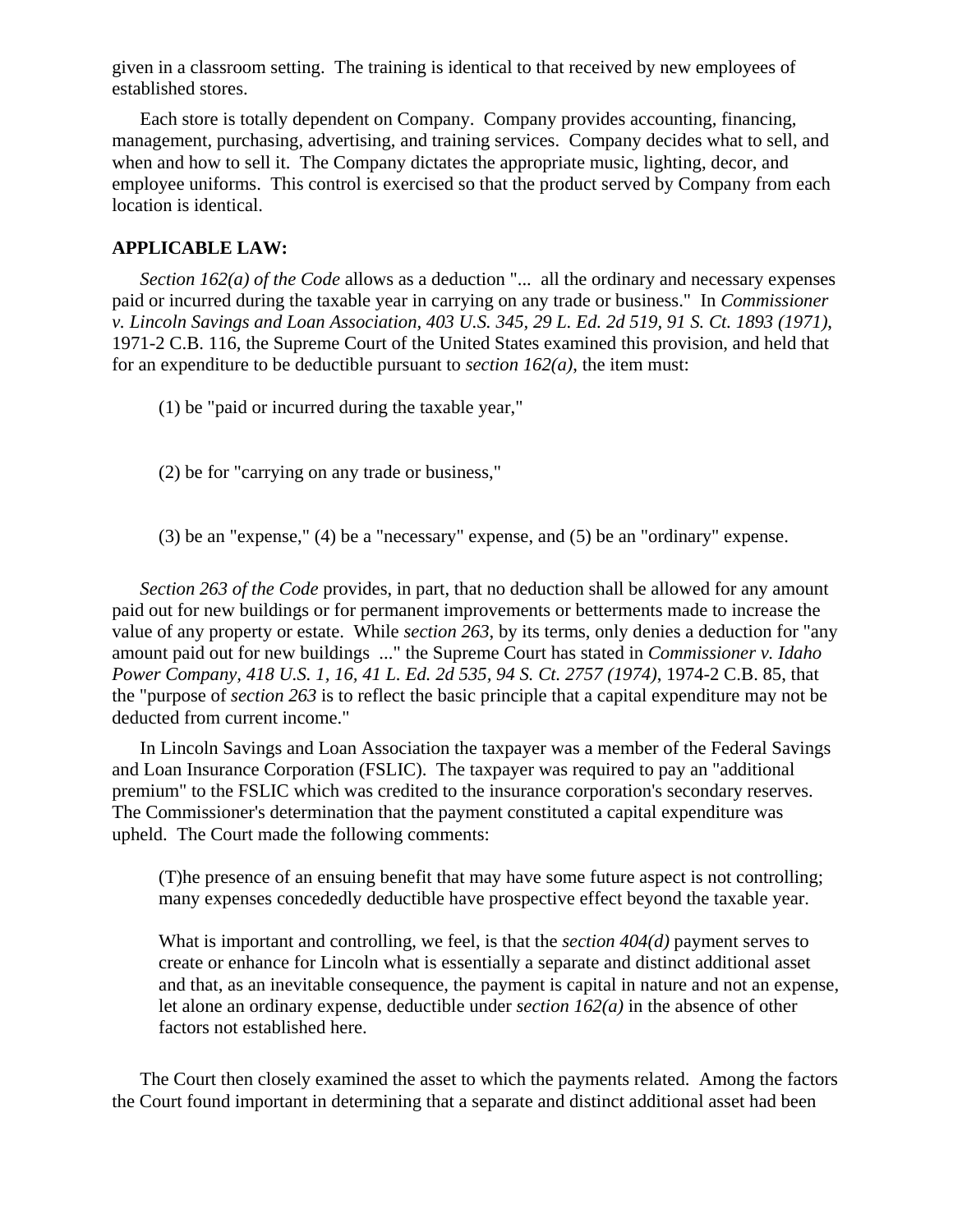created were the following: the payments flowed into a separate Secondary Reserve fund that had a separate status from other reserve funds; the taxpayer had a distinct and recognized property interest in the Secondary Reserve; all parties recognized the presence and the significance of the property interest in the Secondary Reserve; and the payments to the Secondary Reserve served to provide protection to the insured institution and its depositors that was more permanent than temporary in nature.

An expenditure that secures to a taxpayer the right to conduct a certain type of business (such as the cost of a franchise, license, lease or approval from a regulating agency) is a capitalized expense under *section 263*. See *Shutler v. United States, 470 F.2d 1143 (10th Cir.1972)*, cert. denied, *411 U.S. 982, 36 L. Ed. 2d 959, 93 S. Ct. 2275 (1973)* (cost of acquiring a lease is not deductible under *section 162*); *Wells-Lee v. Commissioner, 360 F.2d 665, 669 (8th Cir.1966)* (staff fees paid by doctors so as to be able to practice in a certain hospital brought about the acquisition of a capital asset, thus they are not currently deductible); *Nachman v. Commissioner, 191 F.2d 934 (5th Cir.1951)*(the payment of \$7,250 to obtain a liquor license was the expenditure of capital in the acquisition of a capital asset reasonably expected to serve petitioners through future years, and accordingly was not deductible as an ordinary expense); *Sharon v. Commissioner, 66 T.C. 515 (1976)* aff'd *591 F.2d 1273 (9th Cir.1978)* (costs incurred to be admitted to practice law before various bars held to be capital expenditures).

Start-up costs must also be capitalized under *section 263 of the Code*. In *Richmond Television Corporation v. United States, 345 F.2d 901 (4th Cir.1965)*, the taxpayer incurred personnel training costs prior to the time that it was granted a license by the Federal Communications Commission (FCC) to operate a television station. The court related that the taxpayer's firm decision to enter a business and the spending of monies in preparation was not engaging in a trade or business. Until the business began to function as a going concern and perform those functions for which it was organized, the pre-operating expenses were required to be capitalized.

In *Briarcliff Candy Corporation v. Commissioner, 475 F.2d 775 (2nd Cir.1973)*, the taxpayer was engaged in the manufacture and sale of candy and confectionary products. Its sales had traditionally been made in the urban centers of the northeastern United States. In response to population shifts to the suburbs, Briarcliff Candy instituted a program for soliciting independently operated retail outlets, primarily drug stores, to include in their businesses the sale of Briarcliff candies. The taxpayer set up a franchise division within its organization to pursue this expansion. The government took the position that costs incurred in this expansion including sales, supervision and clerical salaries, travel, etc. were costs properly capitalized under *section 263 of the Internal Revenue Code*. The government further argued that the taxpayer's efforts amounted to the creation of a distribution system for its products involving the securing of valuable agency contracts.

The court in Briarcliff Candy found that no new or distinct capital asset had been created by the attempt at expansion. The costs incurred by the taxpayer, according to the court, fell within the long recognized principle that expenditures for the expansion of an existing business are not capital in nature.

Courts following Briarcliff Candy have held that a cost that merely provides a benefit in future years is not required to be capitalized if that cost does not serve to create or enhance what is essentially a separate and distinct asset. *Colorado Springs National Bank v. United States, 505 F.2d 1185 (10th Cir.1974)*.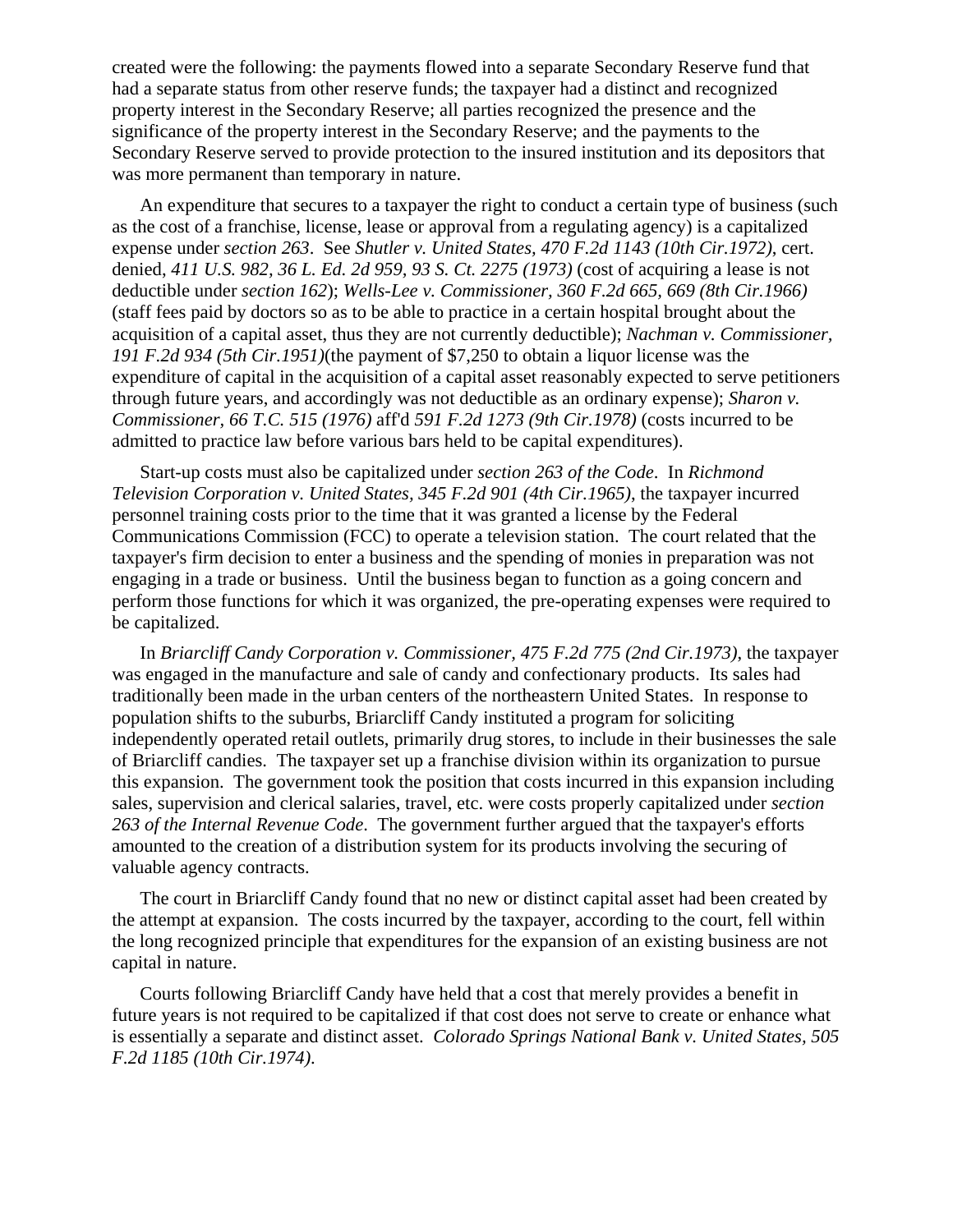Courts have held that the commencement of a Master Charge or Bank Americard credit card division was the extension of the banking business rather than a new business even though the banks had not been engaged previously in the consumer credit card business. Colorado Springs National Bank v. U.S., Supra. *First Security Bank of Idaho, N.A. v. Commissioner, 592 F.2d 1050 (9th Cir.1979)*, aff'g., *63 T.C. 644 (1975)*. *Iowa Des Moines National Bank v. Commissioner, 592 F.2d 433 (8th Cir.1979)*, aff'g., *68 T.C. 872 (1977)*.

Taxpayer in its expansion elected, for the business reasons discussed above, to operate two of its stores or outlets as subsidiaries. Therefore it is also necessary to consider how the tax law is to be applied to those corporations.

The Supreme Court stated in *Moline Properties v. Commissioner, 319 U.S. 436, 438-439, 87 L. Ed. 1499, 63 S. Ct. 1132, 1943 C.B. 1011 (1943)* in relation to whether a corporation should be recognized for income tax purposes:

The doctrine of corporate entity fills a useful purpose in business life. Whether the purpose be to gain an advantage under the law of the state of incorporation or to avoid or to comply with the demands of creditors or to serve the creator's personal or undisclosed convenience, so long as that purpose is the equivalent of business activity or is followed by the carrying on of business by the corporation, the corporation remains a separate taxable entity. \* \* \* In *Burnet v. Commonwealth Improvement Co., 287 U.S. 415, 77 L. Ed. 399, 53 S. Ct. 198*, this Court appraised the relation between a corporation and its sole stockholder and held taxable to the corporation a profit on a sale to its stockholder. This was because the taxpayer had adopted the corporate form for purposes of his own. The choice of the advantages of incorporation to do business, it was held, required the acceptance of the tax disadvantages.

In *Elot H. Raffety Farms, Inc. v. United States, 511 F.2d 1234 (8th Cir.1975)*, cert. denied, *423 U.S. 834, 46 L. Ed. 2d 52, 96 S. Ct. 57 (1975)* the taxpayer, a Missouri corporation, agreed to form a partnership with two Missouri individuals to conduct cotton farming operations in Mexico. When they discovered that Mexican law prohibited farm operations by foreign nationals, the group formed a Mexican corporation to carry on the farming operations, which was called "El Sombrero." The group advanced funds for the corporation's operations, which taxpayer sought to deduct as business expenses under Code *Section 162(a)*. The District Court allowed the deduction because it concluded, that the Mexican operations were merely an extension of the taxpayer's farming operations in Missouri. *511 F.2d at 1237*. The Appeals Court reversed, however, stating (*511 F.2d at 1238-1239*):

In the business area, once a corporate entity has been identified, it may not be disregarded in respect to taxation if it was intended to "have some real substantial business function, or if it actually engages in business." *Jackson v. Commissioner, 233 F.2d 289, 290 (2d Cir.1956)*. Here El Sombrero did have an intended purpose and did engage in business. Indeed, it was the sine qua non of the Missouri group's being permitted to farm in Mexico. Without it, not one acre of land could have been leased, not one dollar borrowed, not one field plowed, nor one seed planted. It was the business entity through which the entire enterprise functioned and in whose name its operations were performed.

In *Bennett Paper Corporation and Subsidiaries v. Commissioner, 78 T.C. 458 (1982)*, aff'd *699 F.2d 450 (8th Cir.1983)*, the taxpayer was the parent of an affiliated group of corporations filing a consolidated return for 1974, the year in issue. A new subsidiary was created in 1974 whose business purpose was to establish a marina and yacht club. Marina activities prior to 1974